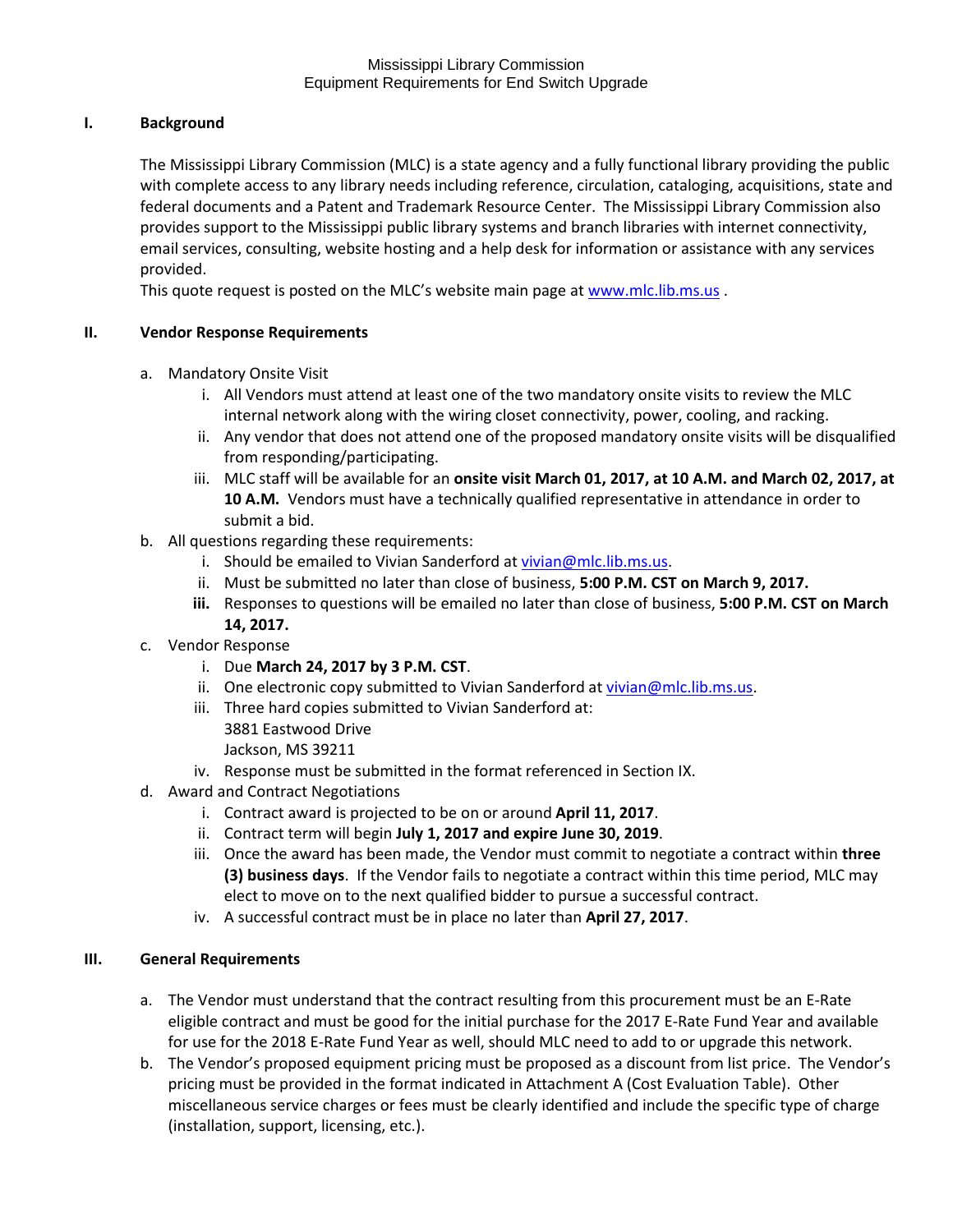- c. Vendor's that participate in the State of Mississippi Express Products List for this equipment and have current, valid contracts in place, will receive additional consideration during evaluation.
- d. MLC will not be obligated to move forward with this project unless and until MLC issues a Purchase Order to the vendor. A successful funding commitment issued to MLC does not obligate MLC to go forward with this project.

### **IV. Description of Equipment**

- a. End Network Switch and UPS
	- i. The Vendor must propose end switches to replace/upgrade the existing network switches at MLC. The Vendor must propose pricing for individual floors (1,2,3,4 and ground). The Vendor must propose the following network switches or the fully functional equivalent with the following configurations:

## **1. 1st Floor Switches**

- **1 WS-C2960X-48FPD-L Catalyst 2960-X 48 GigE PoE 740W, 2 x 10G SFP+, LAN Base**
- **1 CAB-16AWG-AC AC Power cord, 16AWG**
- **1 PWR-CLP Power Retainer Clip For 3560-C, 2960-C and 2960-L Switches**
- **1 C2960X-STACK Catalyst 2960-X FlexStack Plus Stacking Module**
- **1 CAB-STK-E-0.5M Cisco FlexStack 50cm stacking cable**
- **1 WS-C2960X-24PD-L Catalyst 2960-X 24 GigE PoE 370W, 2 x 10G SFP+, LAN Base**
- **1 CAB-16AWG-AC AC Power cord, 16AWG**
- **1 PWR-CLP Power Retainer Clip For 3560-C, 2960-C and 2960-L Switches**
- **1 C2960X-STACK Catalyst 2960-X FlexStack Plus Stacking Module**
- **1 CAB-STK-E-0.5M Cisco FlexStack 50cm stacking cable**

## **2. 2nd Floor Switches**

- **1 WS-C2960X-48FPD-L Catalyst 2960-X 48 GigE PoE 740W, 2 x 10G SFP+, LAN Base**
- **1 CAB-16AWG-AC AC Power cord, 16AWG**
- **1 PWR-CLP Power Retainer Clip For 3560-C, 2960-C and 2960-L Switches**

#### **3. 3rd Floor Switches**

- **1 WS-C2960X-48FPD-L Catalyst 2960-X 48 GigE PoE 740W, 2 x 10G SFP+, LAN Base**
- **1 CAB-16AWG-AC AC Power cord, 16AWG**
- **1 PWR-CLP Power Retainer Clip For 3560-C, 2960-C and 2960-L Switches**

## **4. 4th Floor Switches**

- **1 WS-C2960X-48FPD-L Catalyst 2960-X 48 GigE PoE 740W, 2 x 10G SFP+, LAN Base**
- **1 CAB-16AWG-AC AC Power cord, 16AWG**
- **1 PWR-CLP Power Retainer Clip For 3560-C, 2960-C and 2960-L Switches**

## **5. Ground Floor Switches**

- **1 WS-C2960X-24PD-L Catalyst 2960-X 24 GigE PoE 370W, 2 x 10G SFP+, LAN Base**
- **1 CAB-16AWG-AC AC Power cord, 16AWG**
- **1 PWR-CLP Power Retainer Clip For 3560-C, 2960-C and 2960-L Switches**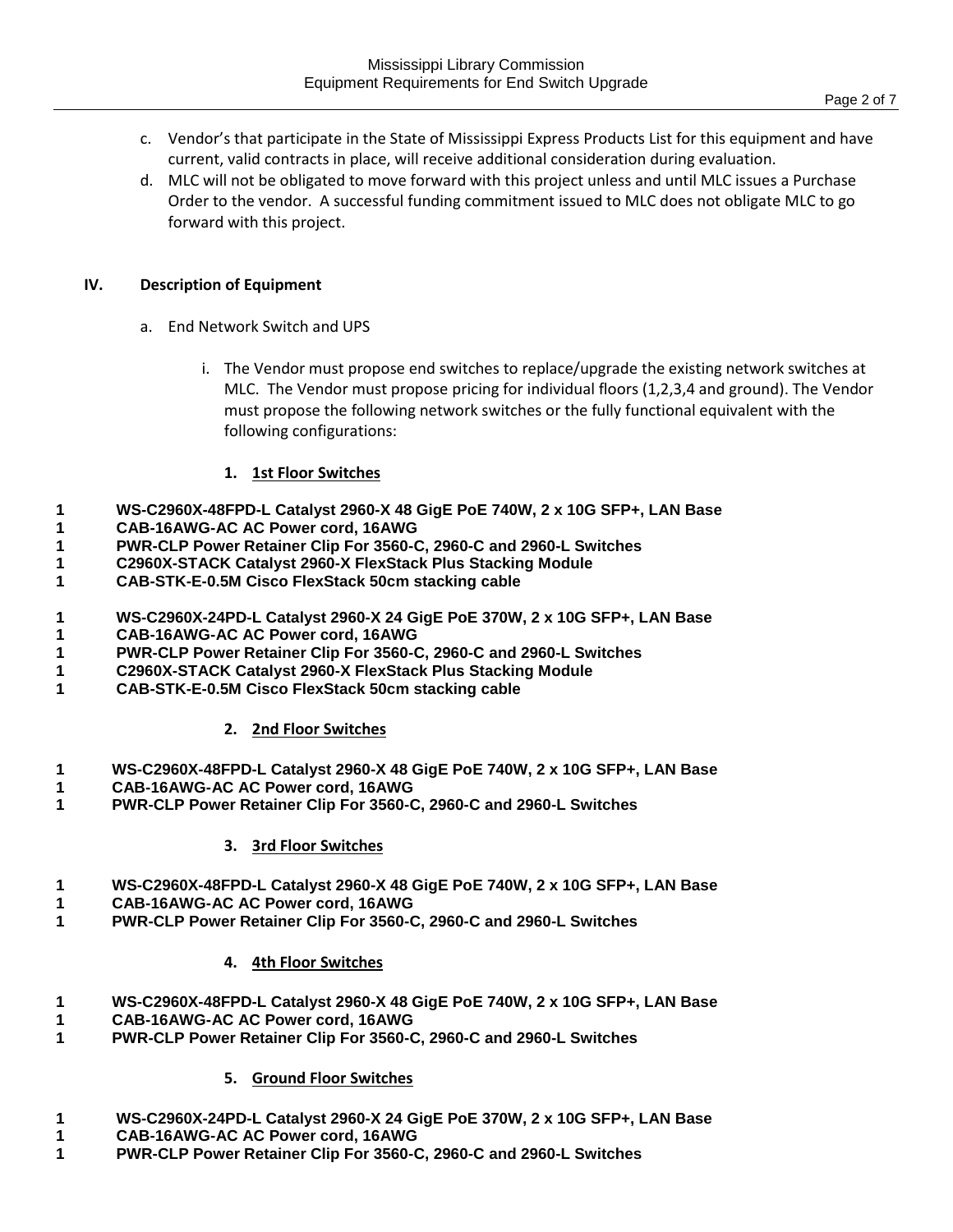#### **10GB SM Optics:**

**10 SFP-10G-LR-S= 10GBASE-LR SFP Module, Enterprise-Class**

**APC's for each closet:**

**5 SMX2000RMLV2UNC APC Smart-UPS X 2000 Rack/Tower LCD - UPS - AC 120 V - 1.8 kW - 1920 VA - Ethernet 10/100, RS-232, USB - 7 output connector(s) - 2U**

#### **Fiber Patch Cables:**

**16 810-L27-006 2M LC-ST DPLX 9/125 FIBER CBL**

### **Installation:**

- **1 Installation Services**
	- ii. Warranty/Support The Vendor should include the warranty/support documentation for the proposed devices including access to the technical resources, access to online self-help support, proactive diagnostic capabilities, and ongoing operating system updates.

### **V. Installation Requirements**

- a. The Vendor must include all cost for installation services related to the proposed equipment.
- b. The Vendor must provide standard procedures for ordering and installing the proposed equipment and/or services. Installation coordination must include, at minimum, a planning meeting to determine responsibilities, scheduling the installation date, addressing any transition issues that might arise, addressing any facility issues within MLC (cooling, power, etc.).
- c. The Vendor must specify if they hold any specific certifications or qualifications as it relates to the installation and support of the proposed equipment.
- d. The Vendor must agree to perform adequate testing after installation services are performed to ensure the newly installed equipment is operating properly. The Vendor may be required to perform testing in conjunction with MLC technical staff. The Vendor may be required to provide documentation of test results within 5 business days if so requested in writing.
- e. The vendor is required to implement/install the equipment after normal business hours. Normal business hours for MLC are Monday through Friday, 8 A.M. to 5 P.M.

## **VII. Support Requirements**

- a. The Vendor must provide the appropriate contact information (Helpdesk, Trouble Ticket System, Tech support, etc.) for support staff responsible for supporting the MLC installation.
- b. The Vendor must have an established escalation procedure. The Vendor must be able to initiate this process on a 24 hours a day by 7 days a week (24 x 7) basis for all critical or emergency situations or outages. The Vendor must agree to be onsite at MLC within four (4) hours to provide emergency support in the event of equipment failure.
- c. The Vendor must have certified network engineers on staff to support the proposed equipment installation onsite at MLC, if required. The Vendor must have a certified engineer designated as a primary and a second certified engineer designated as their backup. The Vendor must provide details regarding these certifications in Attachment B.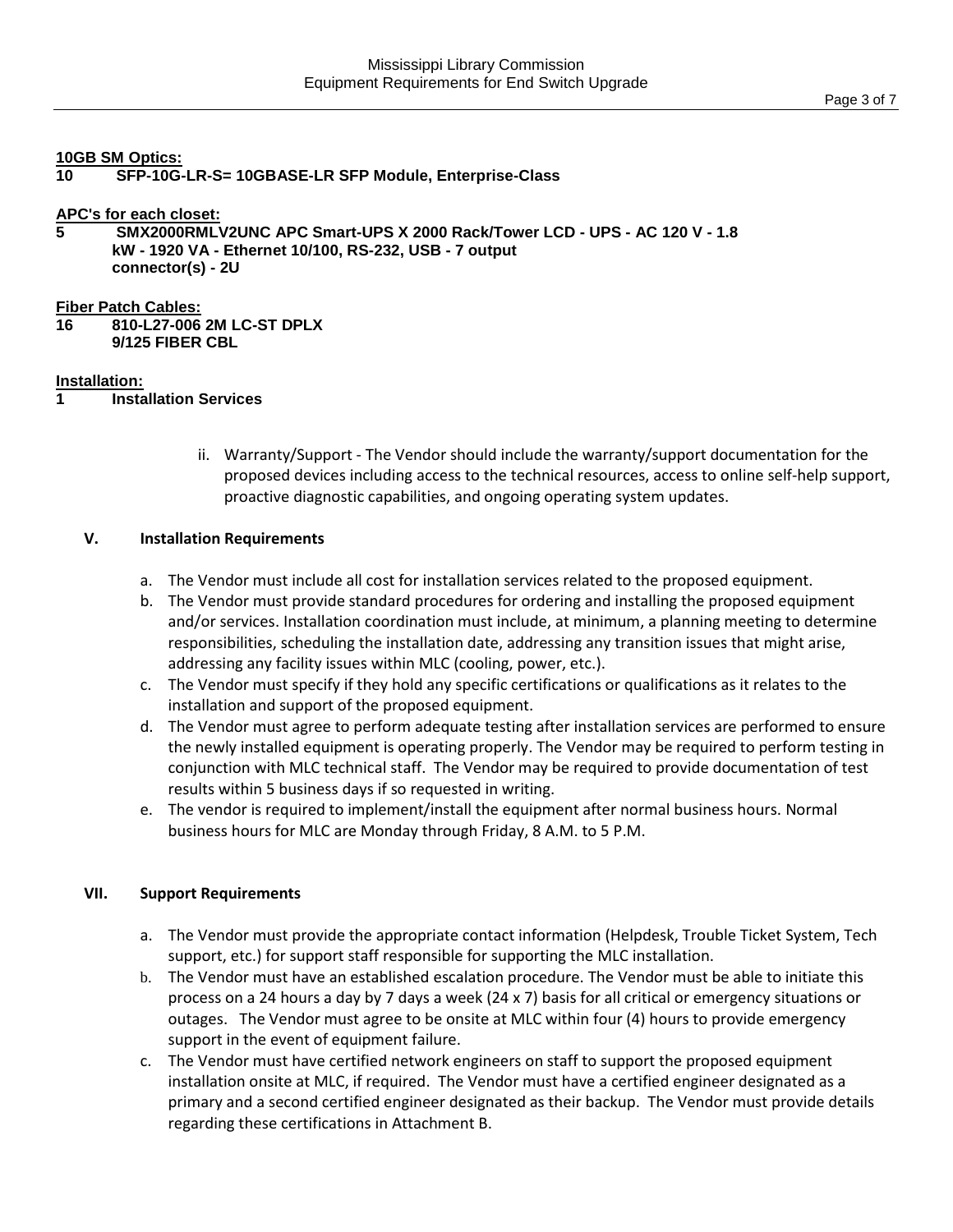## **VIII. E-Rate Evaluation Criteria**

- a. After initial qualification of responses, selection of the successful Vendor will be determined by an evaluation committee based on the evaluation of several factors as indicated in the table in VIII.c below.
- b. MLC may have technical and/or financial consultants assist with the evaluation.
- c. Evaluation Criteria

| Factor                                         | Weight |
|------------------------------------------------|--------|
| Price of Eligible Products and Services        | 60     |
| <b>Technical Requirements</b>                  | 10     |
| Prior Experience                               | 10     |
| <b>Personnel Qualifications/Certifications</b> | 10     |
| Installation and Support Requirements          | 10     |
|                                                |        |
| Total                                          | 100    |

## **IX. Proposal Response Requirements**

- a. Vendors should make the proposal easy for the evaluators to read and reference. Proposal response should be ordered as follows:
	- i. **Cover Letter** appropriate vendor contact information included.
	- ii. **Response –** This includes the Vendor's response to all requirements outlined. Where the specification requires a response, one must be provided. Some specifications will only require acknowledgement by the Vendor.
	- iii. **Cost Proposal –** This includes the Vendor's response to Attachment A (Cost Evaluation Table)
	- iv. **Vendors Qualifications/Certifications/References**.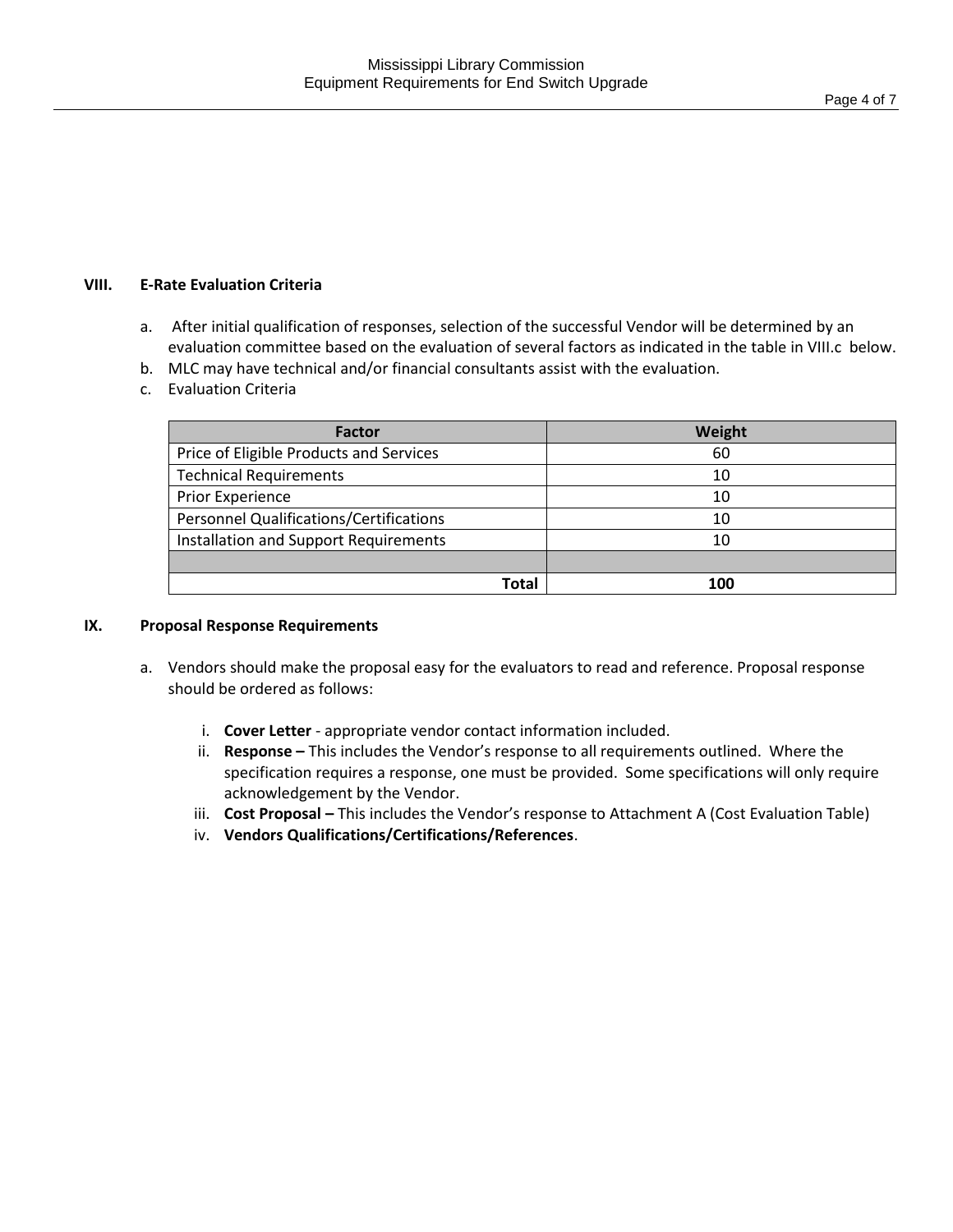# **ATTACHMENT A – COST EVALUATION TABLE**

Miscellaneous service charges or fees must be clearly identified and include the specific type of charge (installation, support, etc.). Any E-Rate ineligible products or services that are proposed as part of the vendor's response must be clearly identified and priced out separately for the cost of the eligible products or services. Any EPL eligible products or services must be clearly documented (EPL Number, Page, Item Number)

| <b>EQUIPMENT PURCHASE COST TABLE</b> |
|--------------------------------------|
|--------------------------------------|

| Manufacturer and Model #     | Qty | Unit List<br>Price | EPL,<br>Page &<br><b>Item</b><br>Number | Extended<br>Discount<br>Price | One Time<br>Charges | Annual<br><b>Support Cost If</b><br>Applicable |
|------------------------------|-----|--------------------|-----------------------------------------|-------------------------------|---------------------|------------------------------------------------|
| <b>MS Library Commission</b> |     |                    |                                         |                               |                     |                                                |
|                              |     |                    |                                         |                               |                     |                                                |
|                              |     |                    |                                         |                               |                     |                                                |
|                              |     |                    |                                         |                               |                     |                                                |
|                              |     |                    |                                         |                               |                     |                                                |
|                              |     |                    |                                         |                               |                     |                                                |
| <b>Total Cost</b>            |     |                    |                                         |                               |                     |                                                |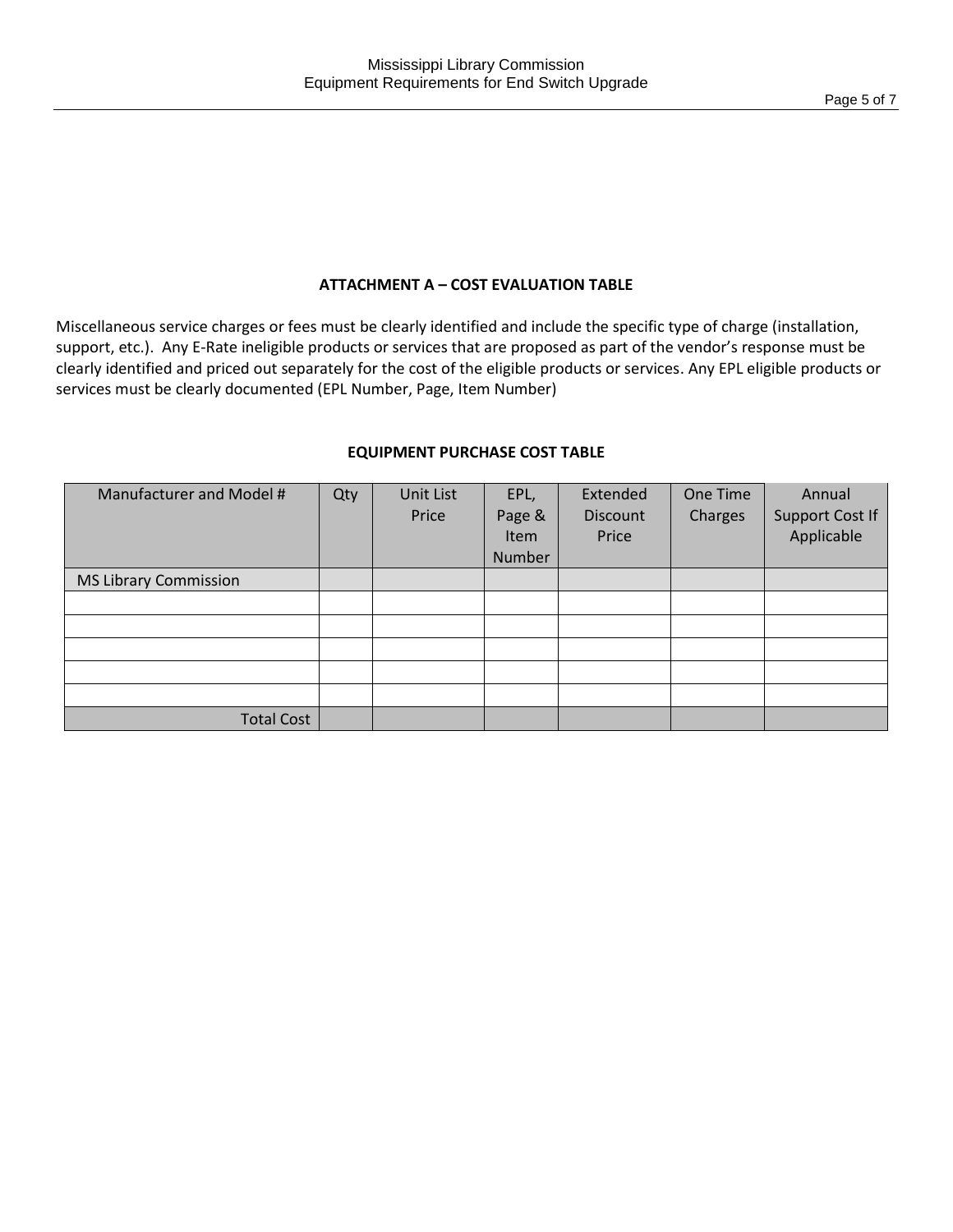#### **ATTACHMENT B – REFERENCES, SPECIAL QUALIFICATIONS, AND CERTIFICATIONS**

#### **Special Qualifications and Certifications**

Vendor must include, in this attachment, all relative supporting documentation for special qualifications and/or certifications relative. These include installation, support, and general technical certifications of staff relevant to proposed equipment, etc.

#### **Vendor Company Information and References**

The Vendor must provide a minimum of 3 references that are similar scope to the products and services as described.

| <b>Company Name</b>           |  |
|-------------------------------|--|
| <b>Company Address</b>        |  |
| <b>Sales Contact Name</b>     |  |
| Phone                         |  |
| Email                         |  |
| <b>Technical Contact Name</b> |  |
| Phone                         |  |
| Email                         |  |
| <b>E-Rate Contact Name</b>    |  |
| Phone                         |  |
| Email                         |  |

### **Reference Information Tables**

| Reference #1                                                |  |
|-------------------------------------------------------------|--|
| <b>Customer Name:</b>                                       |  |
| Address:                                                    |  |
| Name of Contact:                                            |  |
| Title:                                                      |  |
| <b>Email Address:</b>                                       |  |
| Telephone Number:                                           |  |
| <b>Contract or Service Period</b>                           |  |
| (month/year to month/year):                                 |  |
| Please briefly describe the scope of the services provided: |  |
|                                                             |  |
|                                                             |  |
|                                                             |  |